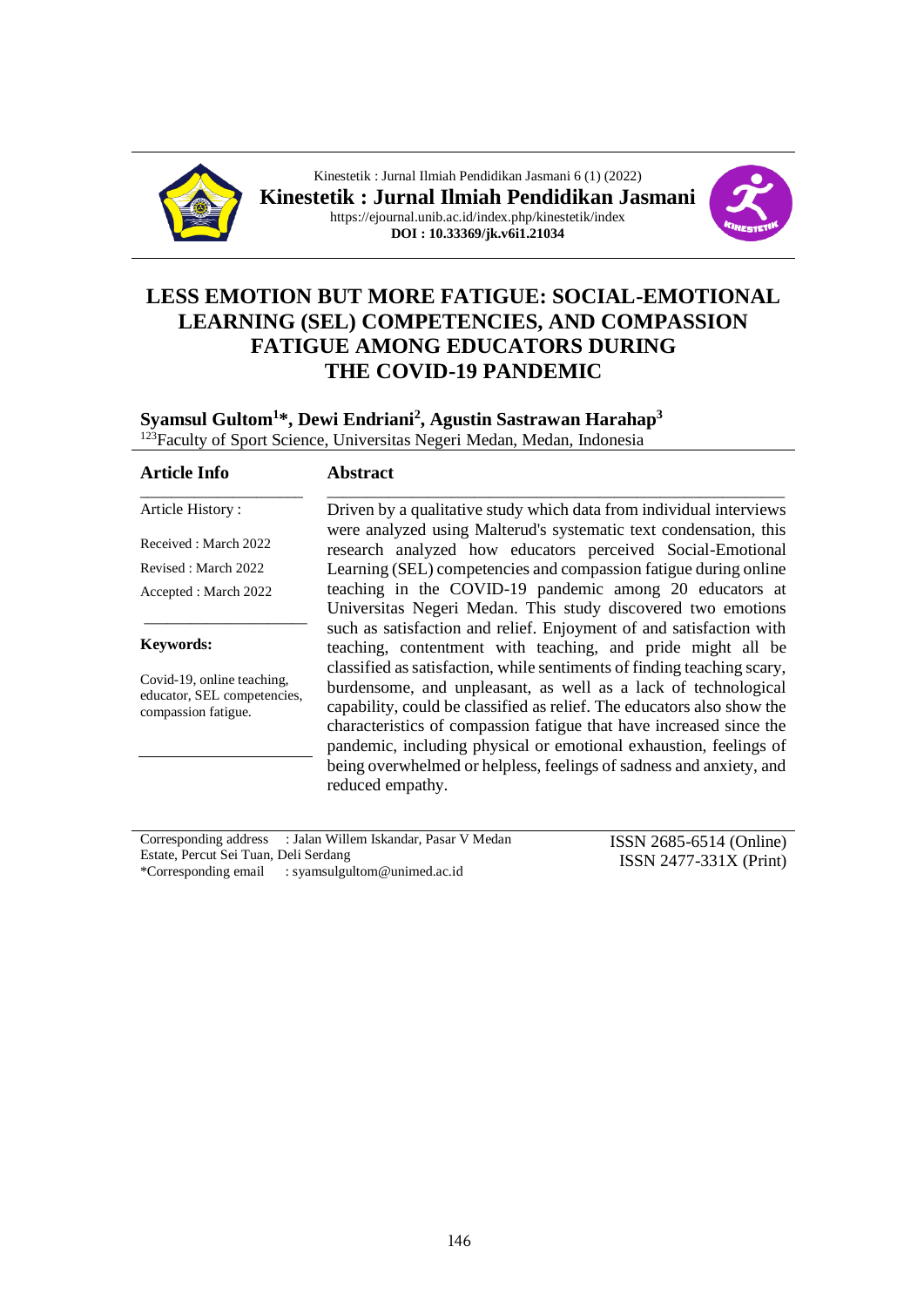# **INTRODUCTION**

The World Health Organization (WHO) announced a pandemic on Wednesday, March 11, 2020, of the rapidly spreading SARS-CoV-2 virus that caused the COVID-19 pandemic (WHO, 2020). Over 345 million cases of COVID-19 have been confirmed since then in 200 territories, leading in over 5 million deaths (Johns Hopkins University & Medicine, 2022). SARS-CoV-2 causes severe pneumonia with a death rate of 2.9 % (Wang, et.al., 2020). A truly global historical event, this pandemic has had a tremendous effect on our "normal" and will continue to do so. The United States has the highest death toll from COVID-19 in the world, owing to fast community spread and a poorly organized response. Local healthcare systems have been severely disrupted as an overwhelming number of patients seek care beyond the capability of the system.

In February, when Singapore and Malaysia experienced a fast increase in the virus's spread, Indonesia maintained that it had no cases of Covid-19. In Indonesia, the first case was reported on 2 March 2020, when two Indonesians became sick following interaction with many Japanese nationals (Ratcliffe, 2020). By 9 April 2020, COVID-19 instances had been detected in all of Indonesia's provinces (CNN Indonesia, 2020). Without rigorous containment efforts, the number of coronavirus mortality in Indonesia increased to the highest level in Southeast Asia. Indonesia had recorded 4 million cases and 144,199 deaths as a result of Covid-19 through 22 January 2022. (Johns Hopkins University & Medicine, 2022).

To assist the World Health Organization's (WHO) plan, the public must take a variety of preventive measures, including physical separation, frequent washing hand with soap, building immunity through enough vitamin C and E intake, wearing masks, and sanitizer (Sawitri, 2020; Oh et al., 2020). In Indonesia, the government has set laws on social and physical distancing, as well as work from home (WFH), which must be implemented across all sectors, including education (Sofyanti, 2020). As a result, the Indonesian government suspended all educational institutions, from preschools to universities, in order to contain the spread of COVID-19. As a result, face-toface teaching and learning methods have to be adapted to an e-learning environment. In practice, e-teaching and e-learning activities take place electronically (Wu & McGoogan, 2020) via WhatsApp groups, Google Classroom, and Zoom Meeting. As a result, all academic institutions in Indonesia now offer online education as a means of overcoming the pandemic scenario.

Regrettably, some teachers have encountered challenges as a result of inadequate training in online teaching and learning (Li et al., 2020). Teachers usually required more time to become familiar with internet tools through file sharing or live lessons (Arribathi, et.al, 2021). These technical difficulties have had a psychological impact on educators (Li et al., 2020). A bad psychological state may impair immunity, resulting in an imbalance of physiological systems (Wajdi et al., 2020). Numerous studies have revealed that educators frequently experience overwhelming workloads, high levels of stress, and a high risk of secondary traumatic stress (Borntrager et al., 2012; McCarthy, 2019). The pandemic of COVID-19 has exacerbated these risk factors for educators (Green &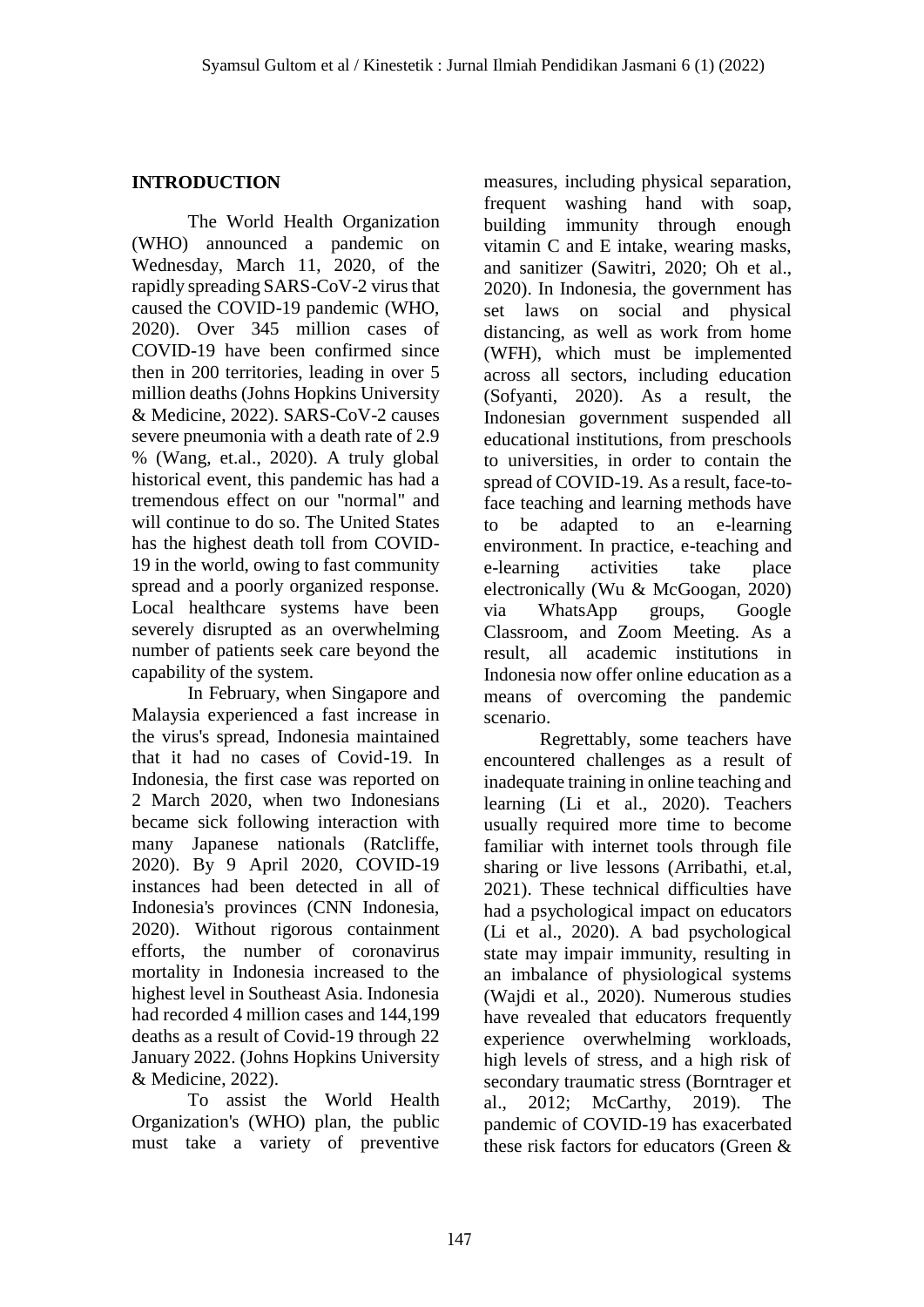Bettini, 2020). Prior to the pandemic, a growing body of research established a link between educators' attitudes about their social and emotional learning (SEL) competencies and their classroom management efficacy, as well as their students' learning and social–emotional well-being (Jennings & Greenberg, 2009).

The current study assessed the effect of COVID-19 on educators' attitudes about their own SEL competence and to investigate educators' compassion fatigue when social and physical separation become alternate methods of preventing this deadly infection.

#### **LITERATURE REVIEW**

Online Learning in University in Indonesia

In order to prevent the spread of COVID-19, the Indonesian government has implemented a program of suspending classrooms without interrupting the educational process, allowing schools and universities to do online learning. To implement this strategy, the Ministry of Health and Human Services issued a circular on March 17, 2020, which addressed online learning and working from home in the context of avoiding the spread of COVID-19. In its simplest form, online learning is the absence of face-to-face communication between lecturers and students in the classroom (Midgely, 2018). There is a significant distinction between online learning and face-to-face learning in that students of all educational levels can acquire instruction without ever having to physically attend a classroom. As a result, online learning provides a one-of-a-kind alternative for ensuring that learning continues during times of crisis, such as the recent global coronavirus pandemic.

Several countries, including Indonesia, confront significant challenges and limitations in the process of distant learning (Favale et al., 2020; Goldschmidt, 2020; Guernsey et al., 2020; Masters et al., 2020). However, this form of online learning must be maintained in order to allow students to finish their education even if the COVID-19 pandemic occurs. As a result, governments in a number of countries seek to establish structured home-based learning and guidance through their education ministries (Cao et al., 2020; Cao et al., 2020; Setiawan & Ilmiyah, 2020). There has been an effort in Indonesia to produce a remote learning application named 'Rumah Belajar' that can be used on Android and PCs by the Ministry of Education and Culture (Abidah et al., 2020; Zaharah & Kirilova, 2020). Online courses and programs are essentially a mix of online learning and in-person instruction. "Zoom" and "Google Meet" are two examples of most commonly used software that allow students to participate in online classes and classrooms.

During this online learning, educators should manage things to provide online teaching and digital resources, regardless of their various levels of knowledge about technology. This has become like a new necessity for them to continue teaching in this era of the COVID-19 pandemic. This certainly adds to the workload of educators, especially for those who have a low level of knowledge of technology. The COVID-19 epidemic has exacerbated the severity of these potential risk factors (Green & Bettini, 2020). Prior to the epidemic, a study discovered a link between instructors' perceptions of their own Social-Emotional Learning (SEL) competency and classroom efficiency and student learning (Jennings & Greenberg, 2009). However, their Social-Emotional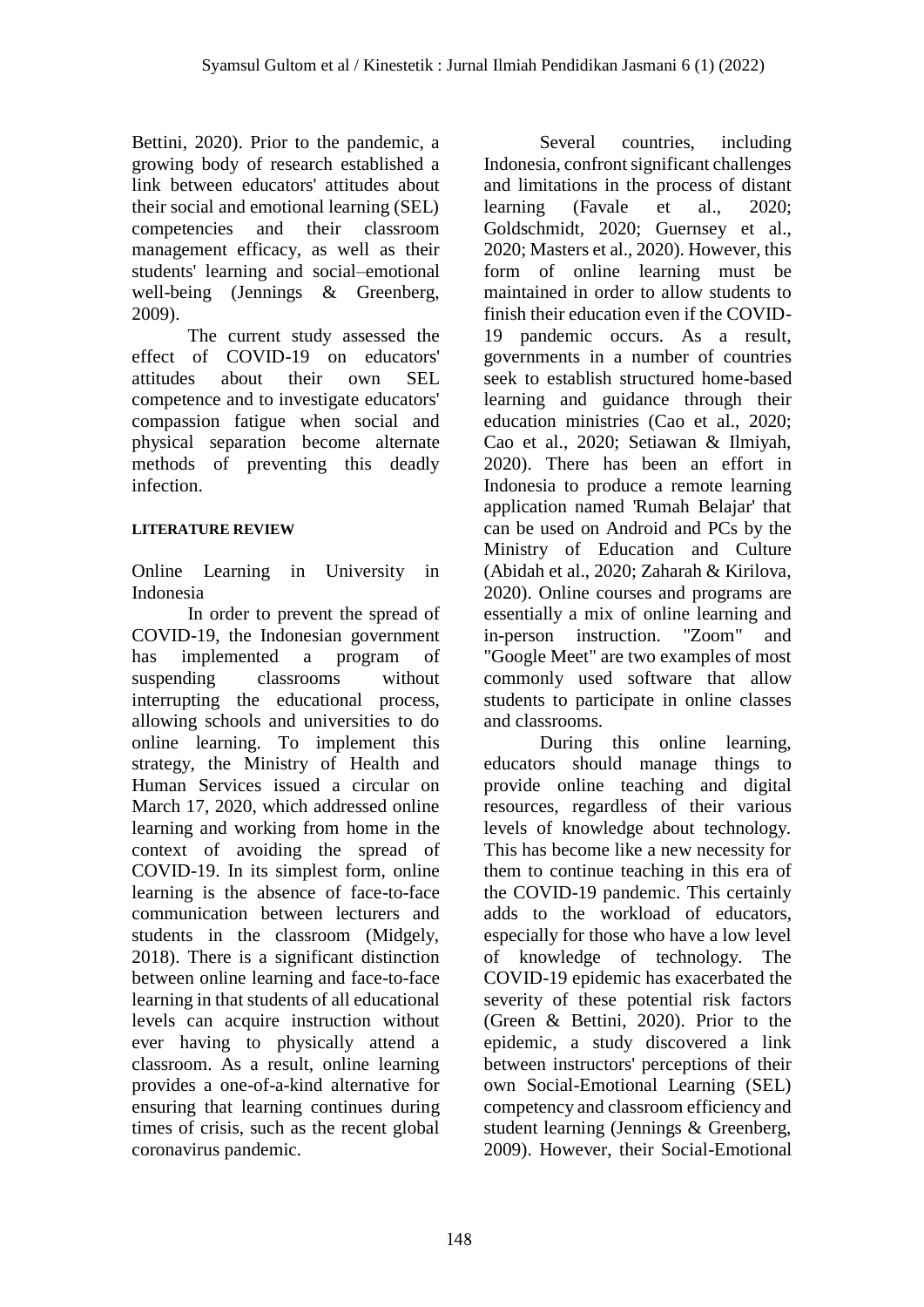Learning (SEL) grows or decreases in a positive or negative manner depending on the lecturer's fatigue tolerance in this online learning environment.

In order to fill the research gaps identified above, this study explored the influences of educators' online teaching on SEL competence perceptions on their compassion fatigue. It also looked at how educators' SEL attitudes influenced the relationship between online teaching and compassion fatigue.

# **Emotion and Online Learning**

Identifying the links between emotions, online learning, and other difficulties can help us better comprehend the situation. Knowing how factors affecting the online learning experience and lecturers' emotional responses interact may help educational institutions support their online lecturers and encourage positive emotions, which could lead to increased lecturer satisfaction and student learning (Rowe, Fitness, & Wood, 2013).

This literature review discovered few classifications of emotions engaged in university teaching. Few distinguished between positive and negative emotions. Trigwell (2012) examined two ways lecturers emotionally view the teaching scenario, categorizing the feelings as motivation, shame, aggravation, worry, and pride. Rowe et al. (2013) identified positive emotions in online learning as joy/happiness, interest/excitement, love, self-awareness, and relief. Löfström and Nevgi (2013) categorized emotional responses to teaching as positive, neutral, or negative in another study.

However, few researches have focused on the emotions associated in university online instruction. Students' lack of preparation in regards to technology and their capacity to be selfdisciplined in learning are all concerns expressed by online instructors, according to Wickersham and McElhany (2010). Regan et al. (2012) went farther and found that some lecturers' feelings towards teaching online were negative. This made them frustrated, anxious, and undervalued (helpless and insecure). Additionally, they felt validated (grateful, proud, confident, and content) and energized (convenient, intrigued and liberated). When online educators make the transition from a student-centered learning environment to a direct instructional style, their self-esteem suffers (Santilli & Beck, 2005).

Numerous studies have discovered that lecturers' pedagogical knowledge also has an effect on their emotional responses to online learning. For example, when confronted with educational changes, lecturers with a more developed knowledge of education, individuals experience a broader and more complex range of feelings, such as befuddlement and worry (Martin & Lueckenhausen, 2005). Additionally, lecturers' perceptions of their own knowledge are greatly and positively influenced by their degree of confidence in the classroom (Sadler, 2013).

A further part of a lecturer's personality that is related to the emotions experienced while teaching is his or her approaches to teaching. As demonstrated by Postareff, Lindblom-Ylänne, and Nevgi (2007), lecturers who regard themselves as efficient take a studentcentered approach. Similarly, Kordts-Freudinger (2017) proved the emotional components of online learning methodologies by establishing a link between good emotions and a studentcentered approach. Additionally, he believed that the cultural–educational background has an effect on emotions and approaches. As found by Badia et al (2014)The adoption of a student-centered approach to online learning was positively linked with motivation to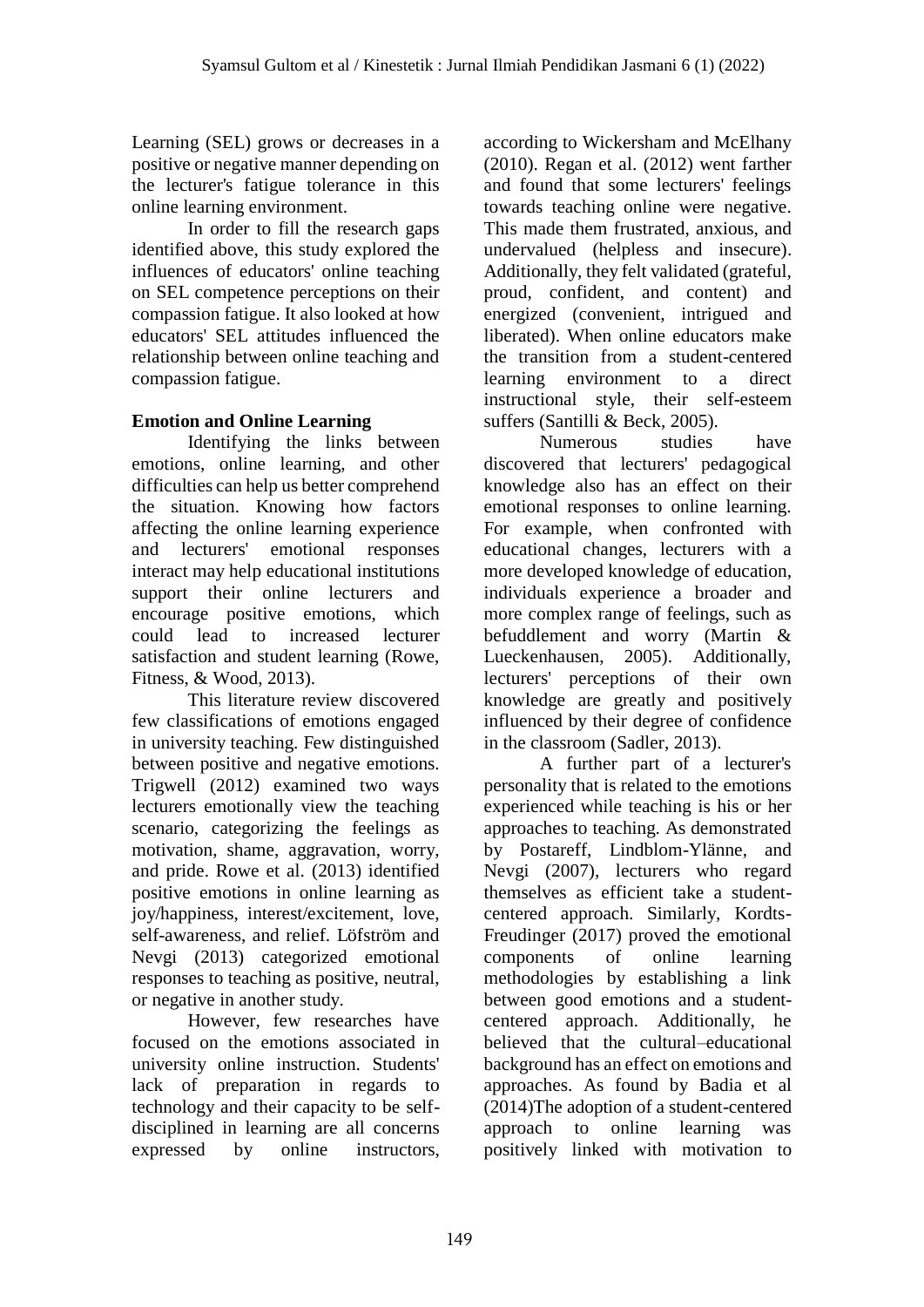teach, pride, and self-evaluation as a lecturer, while the adoption of a lecturercentered approach was positively connected with humiliation and anxiety (Trigwell, 2012).

Finally, views of online learning performance are related to teaching emotions. Numerous good feelings are associated with the delivery of the curriculum and with supportive student/staff relationships. Promoting learning objectives brought joy, happiness, and pride to being an educator, and building an effective teaching and learning process piqued the interest and excitement of both lecturers and students (Rowe et al., 2013). Thus far, it has been demonstrated that experience, expertise, techniques, and teaching performance all have an effect on instructors' emotional responses to teaching. Additionally, other well-studied components of lecturers' emotion, such as instructors' roles in online education will be considered to account for the purpose of our study.

# **Fatigue and Online Learning**

Although the literature has emphasized the relevance of educators' social and emotional competence (Collie et al., 2012; Jennings & Greenberg, 2009), the absence of a significant association between educators' social and emotional competencies and compassion fatigue may be explained by the changing nature of educators' work responsibilities and task demands in the new online learning environment. Working with students that demonstrate problematic behaviors, such as attention deficits, academic deficiencies, and violent and aggressive behaviors, has been shown to cause instructors to experience compassion fatigue. Tiesman et al., 2014; Brunsting et al., 2014)..

Educators may spend additional time developing online teaching materials and learning new online teaching technologies throughout online learning to adapt to the new teaching environment. They may spend significantly less time managing classrooms and resolving difficult behavioral issues than they do in traditional schools. Due to the diminished options for face-to-face interaction with kids and families with difficult behavioral difficulties during the social distancing and shelter-in-place situations, an insignificant correlation between SEL competencies and compassion fatigue may exist. Another possible explanation for the insignificant correlation is the data collection period. Although educators confront increased problems in assisting children and families through major transformations and tragic occurrences, the negative impacts of such experiences on educators' compassion fatigue may take longer to appear. Additionally, future research should evaluate how educators' ideas about SEL implementation affect their compassion fatigue throughout the epidemic.

# **METHOD**

This is a qualitative interview study. The study consists of 20 respondents, 10 women and 10 men, who are all online educators at Universitas Negeri Medan. The data collection procedure was carried out simultaneously for the online lecturers' emotions and fatigue during online teaching by interviewing them. The data were gathered through interviews that lasted approximately 30 minutes and were conducted via Whatsapp. Participants were asked to give their comments regarding their experience with online teaching. The writers conducted the interviews, who were educators at the same university. The interviewer recorded and transcribed the interviews. All writers collaborated on the analysis, which followed Malterud's 2001 system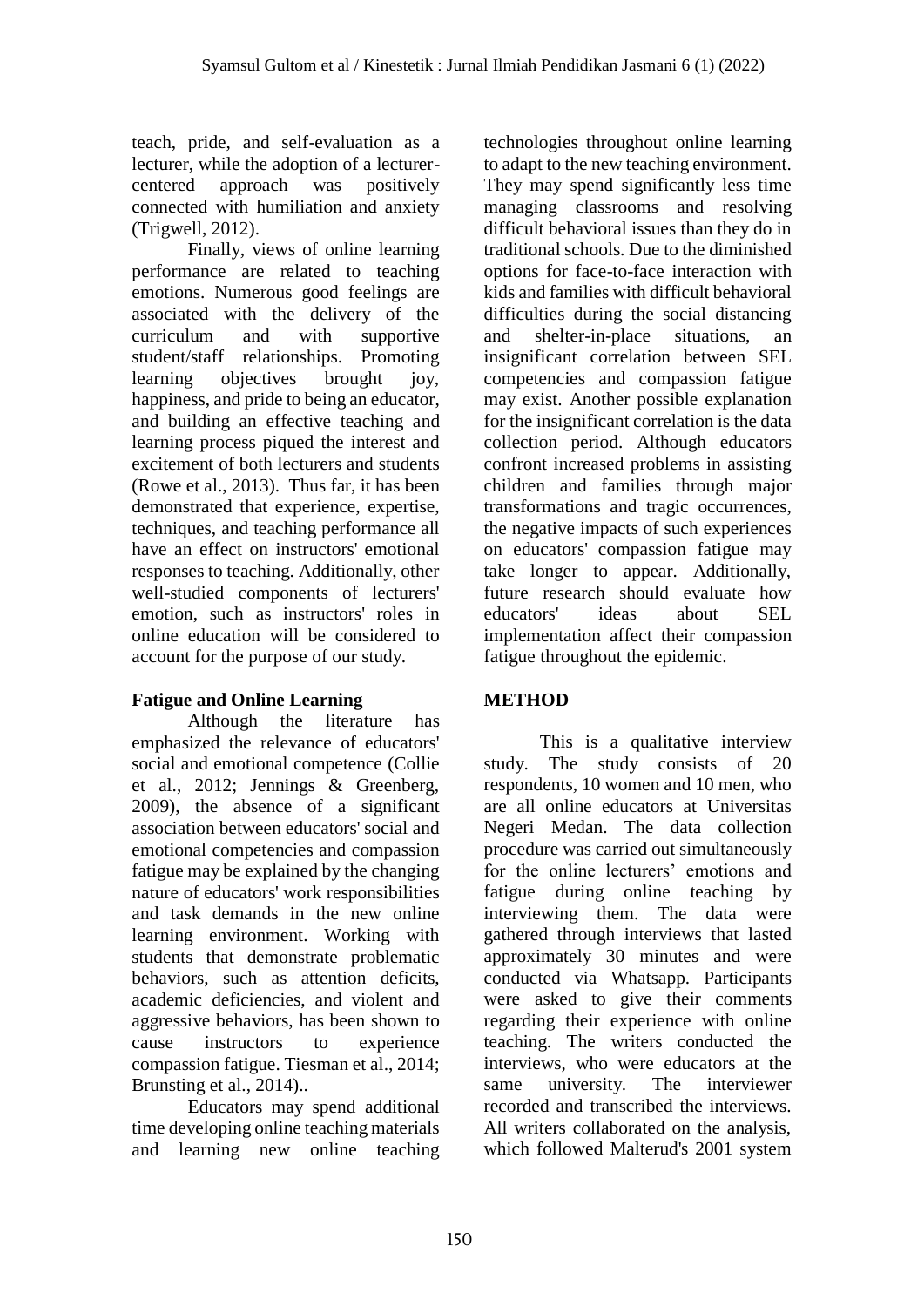of text condensation. The analysis was conducted in the following stages: i) reading all of the transcribes to form an overall impression (ii) identifying units of meaning, representing various aspects of the educator's and coding for these; (iii) abstracting the meaning within each of the coded groups; and (iv) summarizing the contents of each coded group to generalized descriptions and concepts reflecting the most significant attributive. The analysis was guided by a perspective on Social-Emotional Learning (SEL) competences and compassion fatigue, with a particular emphasis on the characteristics that educators considered as more important during online teaching.

# **RESULT**

#### **Association of SEL Competencies among Educators**

Two distinct emotions have been identified in relation to teaching online at the university, which we have labeled satisfaction and relief with online teaching. The emotions identified by Löfström and Nevgi (2013) are easily associated with the categories included in the classification: teaching delight, fulfillment, and contentment may all go under the umbrella term "satisfaction," whereas negative emotions like "fear, burden, and discomfort" could be considered "relief.". The following chart depicts the average percentage of emotions experienced by lecturers at Medan State University when doing online teaching as a result of COVID-19.



**Fig 1.** Types of Emotion

# **DISCUSSION**

#### **Satisfaction**

Lecturers' feelings of fulfillment, joy, and interest in their online classes are described as satisfaction with online teaching. There are a variety of elements that can have a favorable impact on the emergence of feelings connected with satisfaction. Specifically, the emotions associated with lecturer satisfaction are strongly associated with the ability of students to use an online or electronic environment to complete their learning objectives correctly. This enables educators to implement online instruction that is not constrained by a lack of social connection throughout the course, a lack of technological preparedness on the part of students, or their capacity for selfdisciplined learning. Lecturers' attitudes toward online (adaptable, participative) instruction are influenced not just by their roles as instructional designers and student guides, but also by their commitment to creating strong social relationships with students and with one another.

In this research, eight out of twenty participants (40%) expressed satisfaction with their online teaching experience. This is owing to the fact that their students have the ability to utilize technology. It is explained by one of participant, as one of the said:

"I feel comfortable teaching in this online manner. Because, this is the most effective way to continue learning during this COVID-19. Additionally, I have no serious difficulties teaching online. Because students are genuinely more proficient than I am at using educational technologies. This presents no difficulties in terms of online learning strategies".

Happiness and pride in being a lecturer are two other aspects of educator satisfaction, and constructing an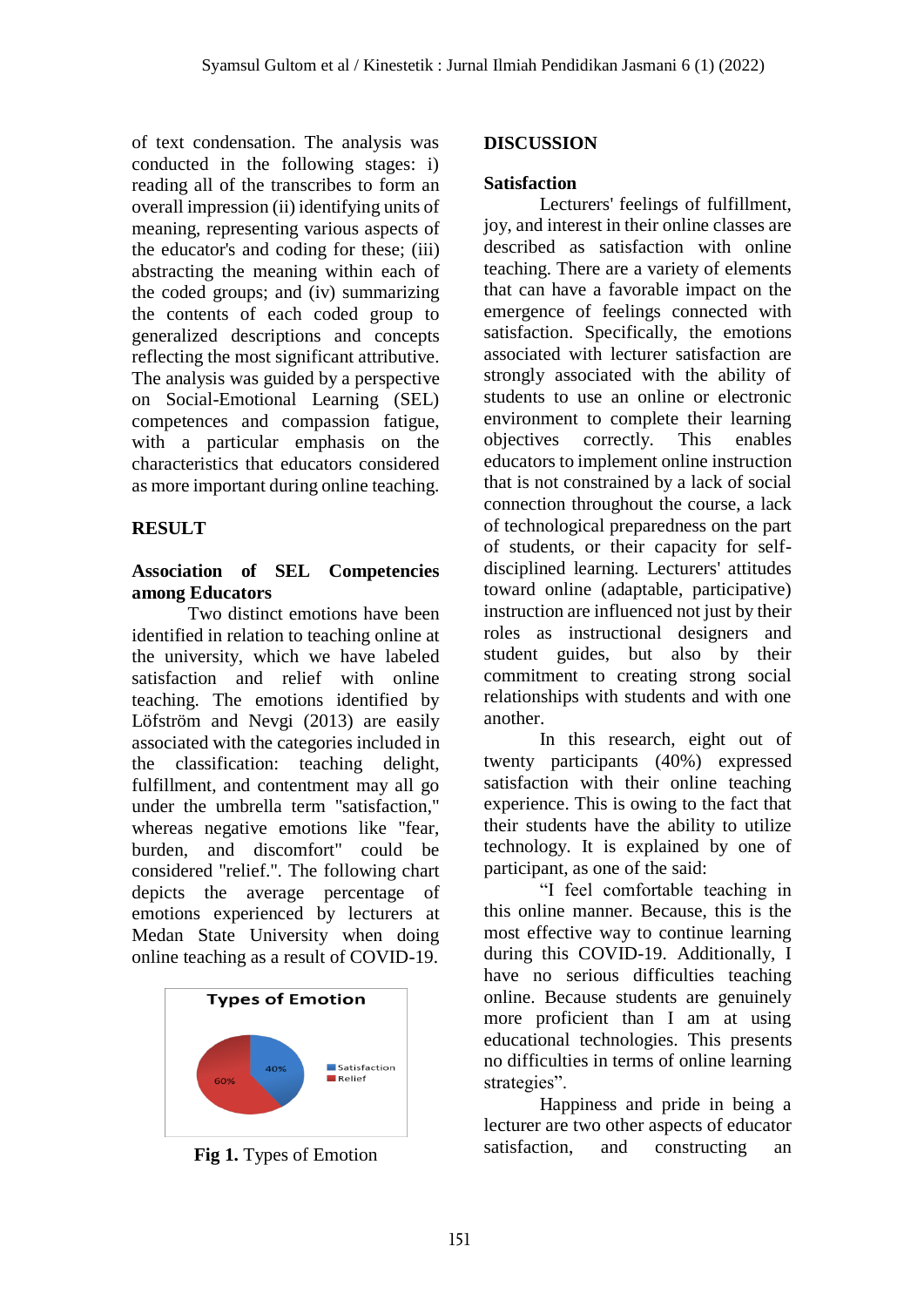appropriate teaching and learning process was a source of interest and excitement. Pride is one of the emotions that fall under the category of satisfaction (Trigwell, 2012). As one of a participant said:

"I have no preference for either online or face-to-face teaching. I enjoy and am comfortable in my career. Because teaching has been ingrained in my life, no one can prevent me from teaching, even remotely. Additionally, technology has advanced to a point where there is no reason to complain, since everything has been simplified".

Lecturer's role including motivation for teaching, evaluation of oneself as a lecturer and teaching accomplishment is also the emotion that falls under this satisfaction category. To assist students in gaining access to content quickly, easily, and securely while also allowing lecturers to track students' specific study, instructors must employ and understand multimedia technology with interconnected digital content. As one of the participant said:

"I am aware that the role of a lecturer is to teach, and it must still be done even in conditions that are not too comfortable for the lecturer because of the changes in methods. It's the same as learning online like this. For me, who has never had experience in online teaching before, this is a bit difficult. But I have motivation as a lecturer, which is to continue teaching whatever the method. It also allows me to learn new things, such as how to use technology for online learning. I have to master it to present my material in a virtual class. It was a bit complicated at first, but as I kept trying and learning, I got used to it and had fun doing it."

Effective online learning is only possible if both lecturers and students understand how to use media to learn. Lecturers' professionalism in the classroom will increase their drive and dedication to teach something new using ways they have never used before (Badia, et al, 2018).

# **Relief**

Emotions associated with the ease or tension of teaching online is referred to as relief. The content acquisition method has an inverse effect on relief. (Badia, et al, 20180). There are a variety of elements that can have a favorable impact on the emergence of feelings connected with relief. According to Trigwell (2012), anxiety can be classified as a type of relief emotion. According to Regan at el (2012), worried, apprehensive, assured, communication anxiety, detached, powerless, or insecure are all easily related with the relief category. The findings indicate that there is a statistically significant negative link between the educators and the emotion of relief. Some of the participant's feelings about teaching being intimidating, burdensome, and unpleasant may be applicable to this online learning and teaching environment.

In this research, twelve out of twenty participants (60%) expressed relief with their online teaching experience. This is due to the fact that they are more flexible in one area, which is face-to-face learning. This type of change (online learning) will have an impact on the ability of lecturers to communicate effectively, particularly when delivering material. This can have a negative impact on students' feelings of empowerment and emotion toward the course as a result of the course design. As one of participant said:

"I felt like disconnected with students when I was teaching online. Like they have different understanding from what I have explained about the material. I am sure it is because I don't really good at communicating with them through this media, and they also don't feel free to ask me in this virtual class."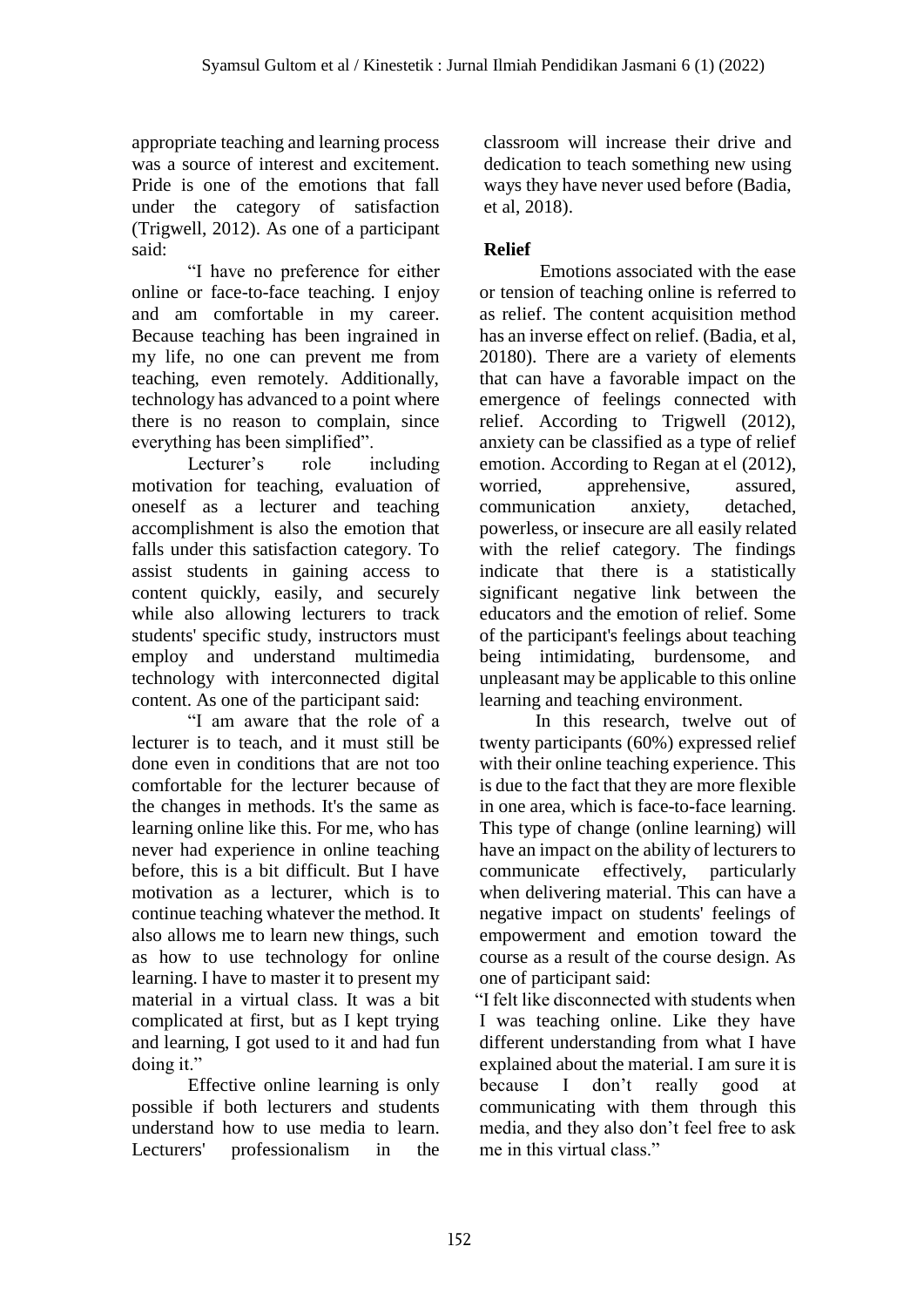Titsworth et al. (2010) discovered that when lecturers are good listeners, their verbal competence has a positive effect on student emotion, whereas when lecturers are poor listeners, their speaking ability has a negative effect on student mood.

Also, lecturers' lack of social awareness can lead to misunderstood perceptions of others' intentions and communication, which can prolong unfavorable interactions between educators and students. For instance, educators who are socially aware are more likely to detect and comprehend their students', colleagues', and family members' emotions. Educators who are not socially aware are less prone to unknowingly engage in coercive cycles with students (Buettner et al., 2016; Jennings & Greenberg, 2009). As one of the participant said:

"I only interacted with students while teaching in class, and even then I never discussed other things besides lecture material. Therefore, online teaching tends to be a burden for me where I have to interact more than with students to increase their willingness to attend my class which tends to be monotonous especially if it is done virtually".

Inadequate grasp of how to use technology is the final indicator in this category of relief. According to several participants, they were required to spend a significant amount of time designing and developing online learning using these technology mediums. The educators' lack of preparedness for technology and their inability to exercise self-discipline in teaching went a step further in demonstrating that some of the feelings teachers had about online teaching were truly negative (Regan et al, 2012). As one of them said:

"Because I teach online, I have to spend more time learning how to use this virtual classroom media than I do making learning materials." When I go to class, I don't have to go through all of this. This is a waste of my time. So, I think that my workload has gotten bigger because I took this online class. But, what can I do? This must still be done for the benefit and safety of many people".

# **Compassion Fatigue among Educators**

After the interview transcripts were evaluated, the interview findings were grouped based on many features of compassion fatigue felt by the educators. Compassion fatigue is characterized by physical or emotional exhaustion, feelings of being overwhelmed or helpless, feelings of sadness and anxiety, and reduced empathy arising from frequent exposure to the misery of vulnerable groups (Najjar, et. al, 2009). With a major decline in their compassion and empathy, those experiencing compassion fatigue no longer feel psychologically competent at delivering care to their clients.

# **Physical or emotional exhaustion**

The educators experience tremendous exhaustion both physically and emotionally. The physical fatigue that they always feel, both male and female, lies in the eye resistance which requires them to look at the laptop screen during the teaching process. Some of them also admit that their eyes water quickly and are increasingly sensitive to light. If it continues for a long time, then this will become a serious problem for educators

"Because I have to stay in front of the laptop screen for hours, my eyes get tired quickly. So, I can't teach for long, I just want to keep my eyes closed. That's why sometimes I turn off the front camera, so they can just listen to my explanation without having to look at my face." (No. 3)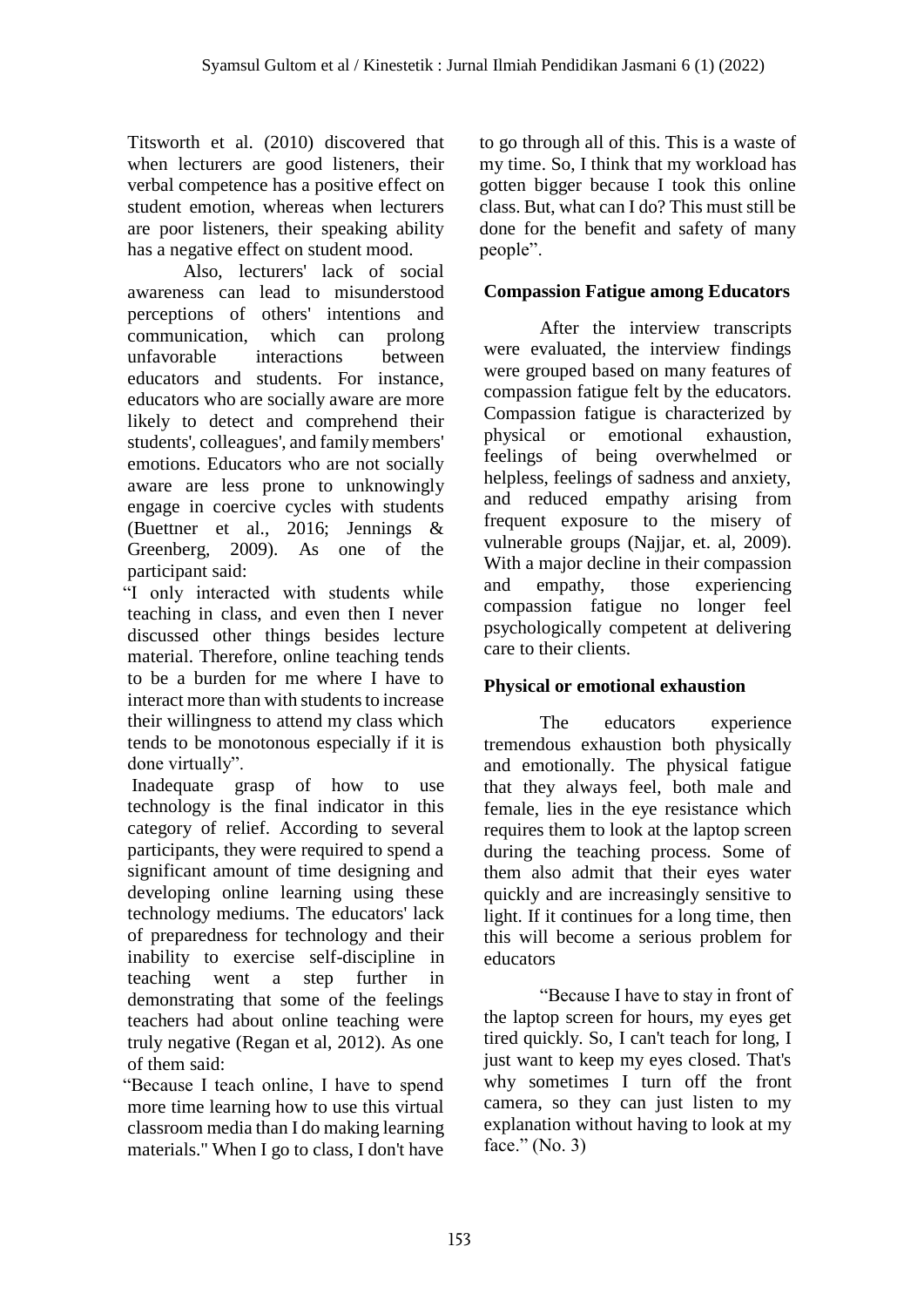Body aches are also an impact that educators experience when teaching online. Being in front of a laptop or computer requires them to stay in a sitting position until teaching hours are over. They complain of muscle pain and stiff back, this can happen because they do not have the opportunity to stretch as in faceto-face teaching.

"The physical pain that hurts the most is in the back because I sit a lot, when I used to study offline, I stood a lot while explaining." (No. 19)

Emotionally, educators feel they become more emotional and cynical more quickly. They do not believe some of the reasons given by students for their absence, they think that indeed the students become lazy because they are not physically close. They also admit that these emotional changes have occurred since the pandemic started, even though they are sure that before Covid-19 existed they were not so emotional.

"I get angry when a student doesn't turn on the camera, I feel like I'm not being noticed. Even before the pandemic, if there were students who didn't focus on me, I would at least reprimand them. If it's hard to negotiate now, they just have a reason." (No. 4)

"Due to online lectures, students give various reasons for not attending, even though they are lazy. Some say the network doesn't exist, even though last week he came in and the network was good. Some say the internet package has run out, their siblings are busy coming to their house, the cell phone memory is full, and so on." (No. 16)

# **Feelings of being Overwhelmed or Helpless**

Not infrequently, educators also feel overwhelmed, especially in managing their daily schedules and in operating technology during the early stages of a pandemic. For old lecturers, they feel they can no longer keep up with technological sophistication, such as operating various online teaching support software. They always need the help of tech-savvy people around them during class.

"I've been a lecturer for a long time, I'm old too. That's why I'm less responsive to technology. At the beginning of the pandemic there was socialization but still I didn't understand. My grandson taught me many times, but he couldn't remember me." (No. 8)

Educators also find it difficult to remember their teaching schedule. Because usually when the face-to-face learning process is done, they are still in the campus environment until the teaching hours are over, their minds are focused on teaching. But when the pandemic started, they were at home all day, and their focus was broken.

"Because I teach from home, I often get carried away with time. A lot of homework makes me sometimes forget my teaching hours, but fortunately there are some students who want to remind me first, and some don't. And mostly, they don't remember me." (No. 2)

# **Feelings of Sadness and Anxiety**

The educators also began to feel less about their abilities when faced with the suffering of students continuously. They are afraid that the knowledge they provide is not commensurate with the suffering that students go through to attend their classes. Some of the problems faced by students are the absence of a signal, lack of concentration, the economy is difficult to buy internet quota, and the absorption of the material being taught.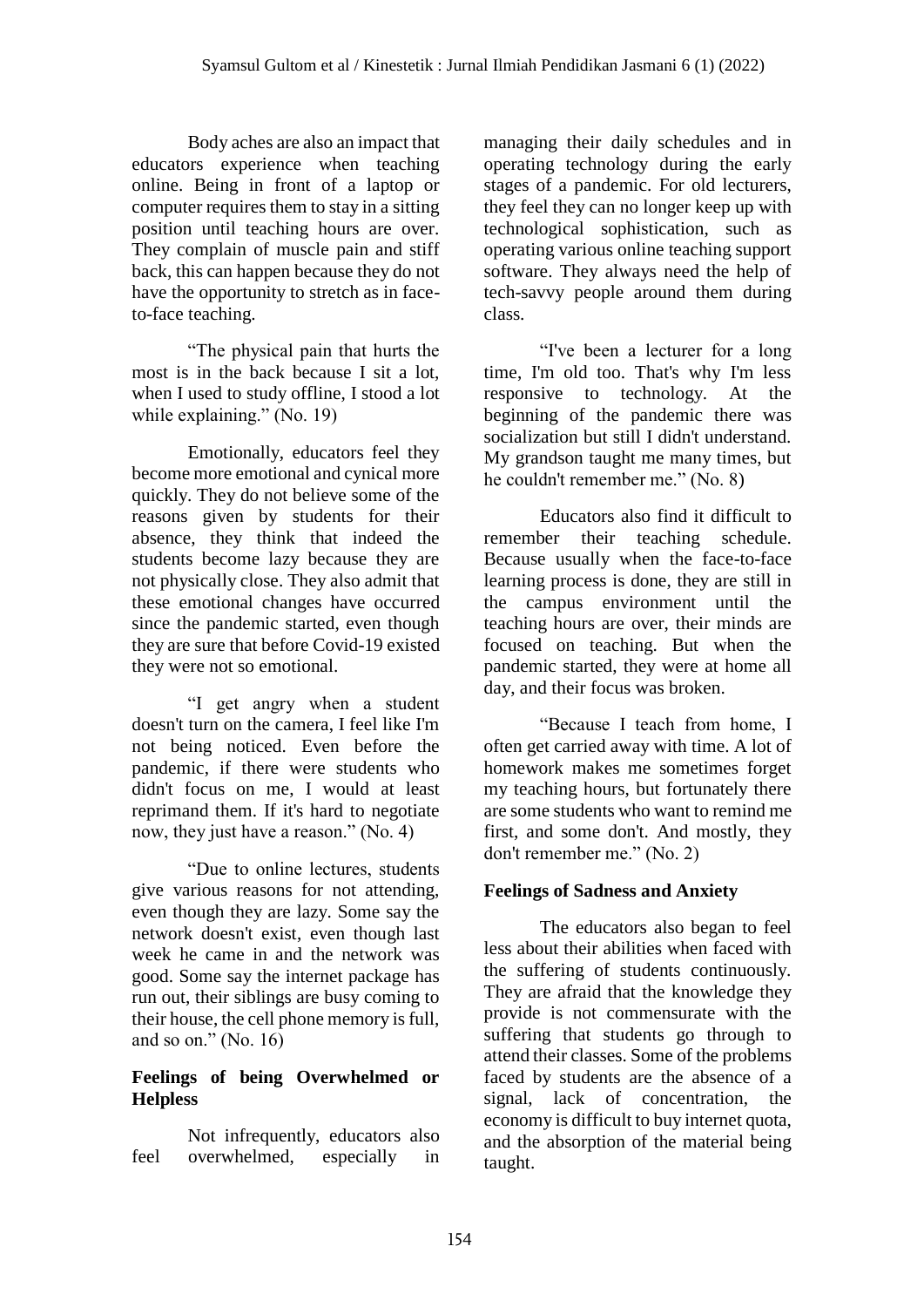"Every night I wonder if my students understand what I teach. They were nice, listened to me, and turned on the camera. But I'm afraid that their minds will wander and they won't be able to absorb the material I explain, in the end it's useless for them to study expensively but they don't understand." (No. 15)

I feel sorry for the students in the village, they often don't have a signal. So, I have to go a long way to get that signal for my class. Sometimes their struggles make me afraid that the knowledge I give is worth it. Not to mention there are students whose economy is difficult, they have to buy internet quota even though it is difficult to eat." (No. 20)

#### **Reduced empathy**

As the pandemic progressed, the empathy of educators towards students began to fade. This is the final characteristic of compassion fatigue, educators are used to some of the suffering experienced by students.

"I rarely appreciate student exam results since this pandemic, because I know they must be cheating not from their own thoughts." (No. 17)

"Since this covid, whether students want to attend or not, that's their business, maybe they have many things that are more priority than class, I can't force it either." (No. 19)

Since the pandemic, all educators in the study reported increased levels of compassion fatigue. Teachers with lower compassion satisfaction and greater burnout were more likely to express their intention to leave the area of education, according to research (Christian-Brandt et al., 2020). From the results of the interview analysis of educators, they can overcome compassion fatigue if they are accustomed and confident in their ability

to carry out the online learning process, this is in line with the results of previous research. (Benight & Bandura, 2004). Working with students that exhibit problematic behaviors, such as attention deficits, academic shortcomings, and violent and aggressive behaviors, has been proven to lead to instructors' compassion fatigue (Brunsting et al., 2014). Educators may spend additional time developing online teaching materials and learning new online teaching technologies during distant learning in order to adapt to the new teaching environment (Yang, 2021).

# **CONCLUSION**

The purpose of this study was to determine the types of emotions educators experience and to investigate educators' compassion fatigue as a result of their experience teaching online at a university. These findings create a new classification of emotions in education, which may prove valuable in classifying the plethora of emotions related with university teaching that have been recognized in previous contributions. This study discovered two emotions previously identified by Löfström and Nevgi (2013). Enjoyment of and satisfaction with teaching, contentment with teaching, and pride might all be classified as satisfaction, while sentiments of finding teaching scary, burdensome, and unpleasant, as well as a lack of technological capability, could be classified as relief. The educators also show the characteristics of compassion fatigue that have increased since the pandemic, including physical or emotional exhaustion, feelings of being overwhelmed or helpless, feelings of sadness and anxiety, and reduced empathy.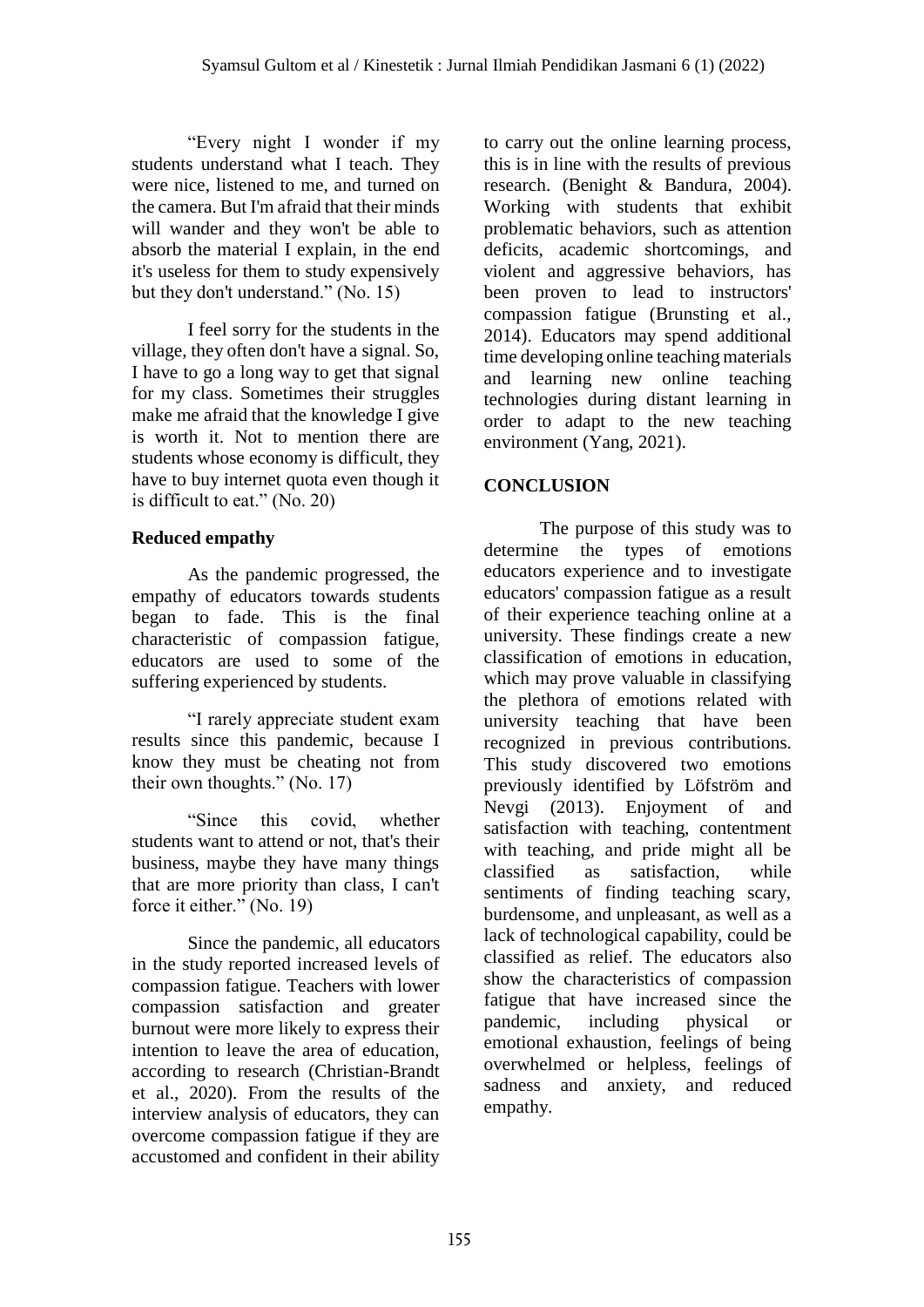#### **REFERENCES**

- Abidah, A., Hidaayatullaah, H. N., Simamora, R. M., Fehabutar, D., & Mutakinati, L. (2020). The impact of covid-19 to Indonesian Education and Its Relation to the Philosophy of "Merdeka Belajar". Studies in Philosophy of Science and Education, 1(1), 38–49.
- Arribathi, A.H., Suwarto, Rosyad, A.M., Budiarto M., Supriyanti, D. & Mulyati (2021) An Analysis of Student Learning Anxiety During the COVID-19 Pandemic: A Study in Higher Education, The Journal of Continuing Higher Education, 69:3, 192-205, https://DOI:10.1080/07377363.2020.1 847971
- Badia, A., Meneses, J., & Monereo, C. (2014). Affective dimension of university professors about their teaching: An exploration through the semantic differential technique. Universitas Psychologica, 13, 161– 173.
- Benight, C. C., & Bandura, A. (2004). Social cognitive theory of posttraumatic recovery: The role of perceived selfefficacy. Behavior Research and Therapy, 42(10), 1129–1148. https://doi.org/10.1016/j.brat.2003.08. 008
- Borntrager, C., Caringi, J. C., van den Pol, R., Crosby, L., O'Connell, K., Trautman, A., & McDonald, M. (2012). Secondary traumatic stress in school personnel. Advances in School Mental Health Promotion, 5(1), 38–50. https://doi.org/10.1080/1754730X.201 2.664862
- Brunsting, N. C., Sreckovic, M. A., & Lane, K. L. (2014). Special education teacher burnout: A synthesis of research from 1979 to 2013. Education and Treatment of Children, 37(4), 681– 711.
- Buettner, C. K., Jeon, L., Hur, E., & Garcia, R. E. (2016). Teachers' social– emotional capacity: Factors associated with teachers' responsiveness and professional commitment. Early

Education and Development, 27(7), 1018–1039.

- Cao, B., Wang, Y., Wen, D., Liu, W., Wang, J., Fan, G., Ruan, L., Song, B., Cai, Y., Wei, M., Li, X., Xia, J., Chen, N., Xiang, J., Yu, T., Bai, T., Xie, X., Zhang, L., Li, C., & Wang, C. (2020). A trial of Lopinavir–ritonavir in adults hospitalized with severe covid-19. New England Journal of Medicine, 382(19), 1787–1799.
- Cao, W., Fang, Z., Hou, G., Han, M., Xu, X., & Dong, J. (2020). The psychological impact of the COVID-19 epidemic on college students in China. Psychiatry Research, 287(March), 112934.
- Christian-Brandt, A. S., Santacrose, D. E., & Barnett, M. L. (2020). In the traumainformed care trenches: Teacher compassion satisfaction, secondary traumatic stress, burnout, and intent to leave education within underserved elementary schools. Child Abuse & Neglect. 110, 104437. https://doi.org/10.1016/j.chiabu.2020. 104437
- CNN Indonesia. (2020). Government: 72,351 people examined through corona PCR test. https://www.cnnindonesia.com/nasion al/20200430173426-20- 499034/pemerintah-72351-orangsudah-diperiksa-lewat-tes-pcr-corona
- Collie, R. J., Shapka, J. D., & Perry, N. E. (2012). School climate and social– emotional learning: Predicting teacher stress, job satisfaction, and teaching efficacy. Journal of Educational Psychology, 104(4), 1189–1204.
- COVID-19 pandemic. Computers Networks, 176(April), 107290.
- Favale, T., Soro, F., Trevisan, M., Drago, I., & Mellia, M. (2020). Campus traffic and e-learning during
- Goldschmidt, K. (2020). The COVID-19 pandemic: Technology used to support the wellbeing of children. Journal of Pediatric Nursing, 53, 88–90
- Green, J., & Bettini, E. (2020). Addressing teacher, mental health during the COVID-19 pandemic. Teachers College Record.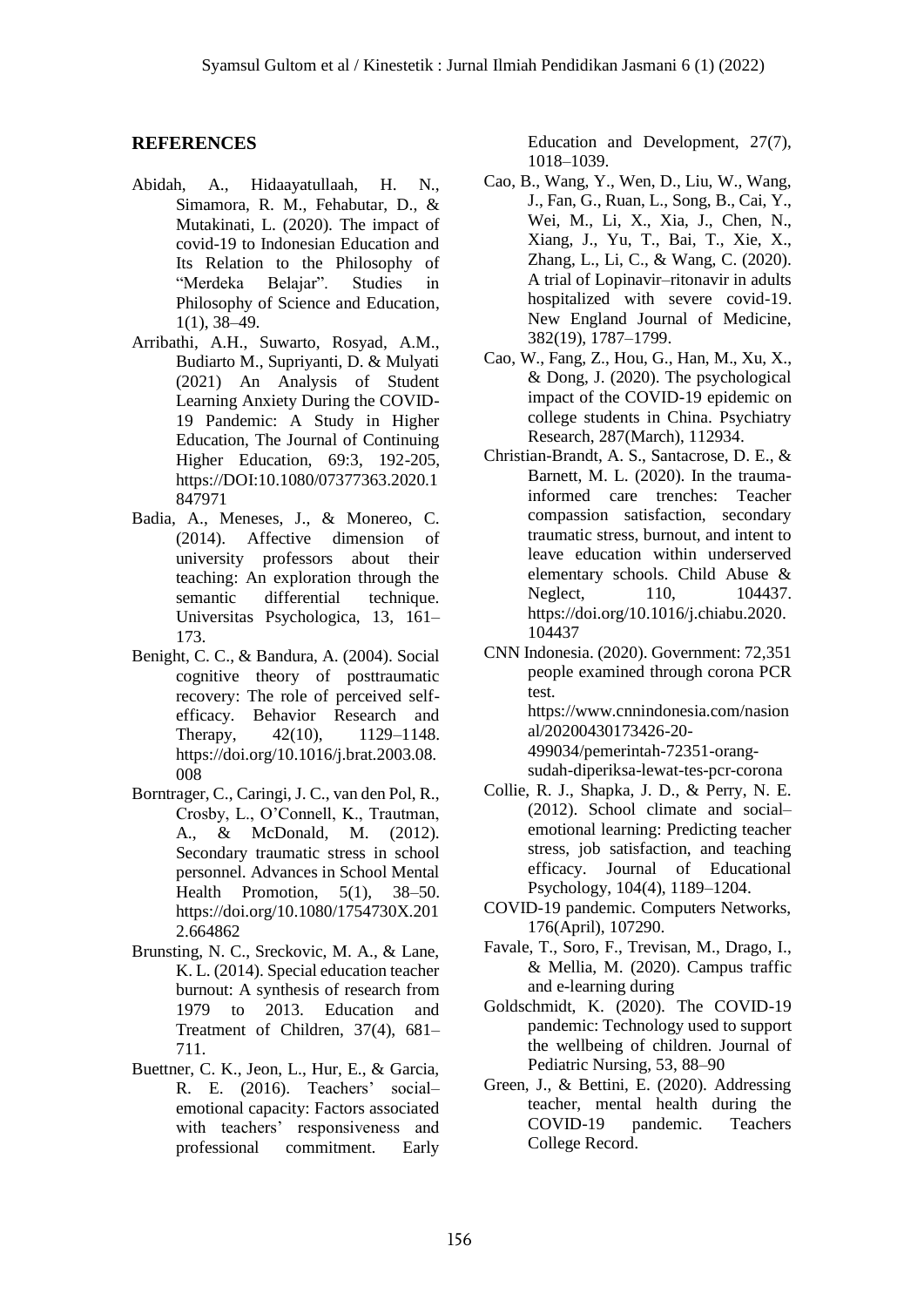- Guernsey, L., Ishmael, K., & Prescott, S. (2020). Online learning in the wake of COVID-19 tips and resources for PreK-12 with equity in mind
- Jennings, P. A., & Greenberg, M. T. (2009). The prosocial classroom: Teacher social and emotional competence in relation to student and classroom outcomes. Review of Educational Research, 79(1), 491–525.
- Johns Hopkins University & Medicine, Coronavirus Resource Center. (Accessed January 22, 2022, at https://coronavirus.jhu.edu/map.html
- Kordts-Freudinger, R. (2017). Feel, think, teach–Emotional underpinnings of approaches to teaching in higher education. International Journal of Higher Education, 6, 217.
- Li, J., Ghosh, R., & Nachmias, S. (2020). In a time of COVID-19 pandemic, stay healthy, connected, productive, and learning: Words from the editorial team of HRDI. Human Resource Development International, 23(3), 199–207.

https://doi.org/10.1080/13678868.202 0.1752493

- Löfström, E., & Nevgi, A. (2013). Giving shape and form to emotion: Using drawings to identify emotions in university teaching. International Journal for Academic Development, 19(2), 99–111.
- Martin, E., & Lueckenhausen, G. (2005). How university teaching changes teachers: Affective as well as cognitive challenges. Higher Education, 49(3), 389–412.
- Masters, G. N., Taylor-Guy, P., Fraillon, J., & Chase, A.-M. (2020). Ministerial briefing paper on evidence of the likely impact on educational outcomes of vulnerable children learning at home during ministerial briefing paper on evidence of the likely impact on educational outcomes of vulnerable children learning at home. Australian Government Department of Education, Skills and Employment, April, 1–18
- McCarthy, C. J. (2019). Teacher stress: Balancing demands and resources. Phi Delta Kappan, 101(3), 8–14.

https://doi.org/10.1177/003172171988 5909

- Midgely, S. (2018). What is distance learning? The Complete University Guide.
- Najjar, N., Davis, L. W., Beck-Coon, K., & Carney Doebbeling, C. (2009). Compassion Fatigue: A review of the research todate and relevance to cancer-care providers.Journal of Health Psychology,14(2), 267–277
- Oh, J., Lee, J.-K., Schwarz, D., Ratcliffe, H. L., Markuns, J. F., & Hirschhorn, L. R. (2020). National response to COVID-19 in the Republic of Korea and lessons learned for other countries. Health Systems & Reform, 6(1), e-1753464. https://doi.org/10.1080/23288604.202
- 0.1753464 Postareff, L., Lindblom-Ylänne, S., & Nevgi, A. (2007). The effect of pedagogical training on teaching in higher education. Teaching and Teacher Education, 23, 557–571.
- Ratcliffe, R. (2020). First coronavirus cases confirmed in Indonesia amid fears nation is ill-prepared for outbreak. https://www.theguardian.com/world/2 020/mar/02/first-coronavirus-casesconfirmed-in-indonesia-amid-fearsnation-is-ill-prepared-for-outbreak
- Regan, K., Evmenova, A., Baker, P., Jerome, M. K., Spencer, V., Lawson, H., & Werner, T. (2012). Experiences of instructors in online learning environments: Identifying and regulating emotions. The Internet and Higher Education, 15(3), 204–212.
- Rowe, A. D., Fitness, J., & Wood, L. N. (2013). University student and lecturer perceptions of positive emotions in learning. International Journal of Qualitative Studies in Education, 28(1), 1–20.
- Santilli, S., & Beck, V. (2005). Graduate faculty perceptions of online teaching. The Quarterly Review of Distance Education, 6, 155–160.
- Sawitri, Y. M. (2020, April 1). 10 Cara Simpel Mencegah Penyebaran Virus Corona Covid-19. Liputan6. https://www.liputan6.com/bola/read/4